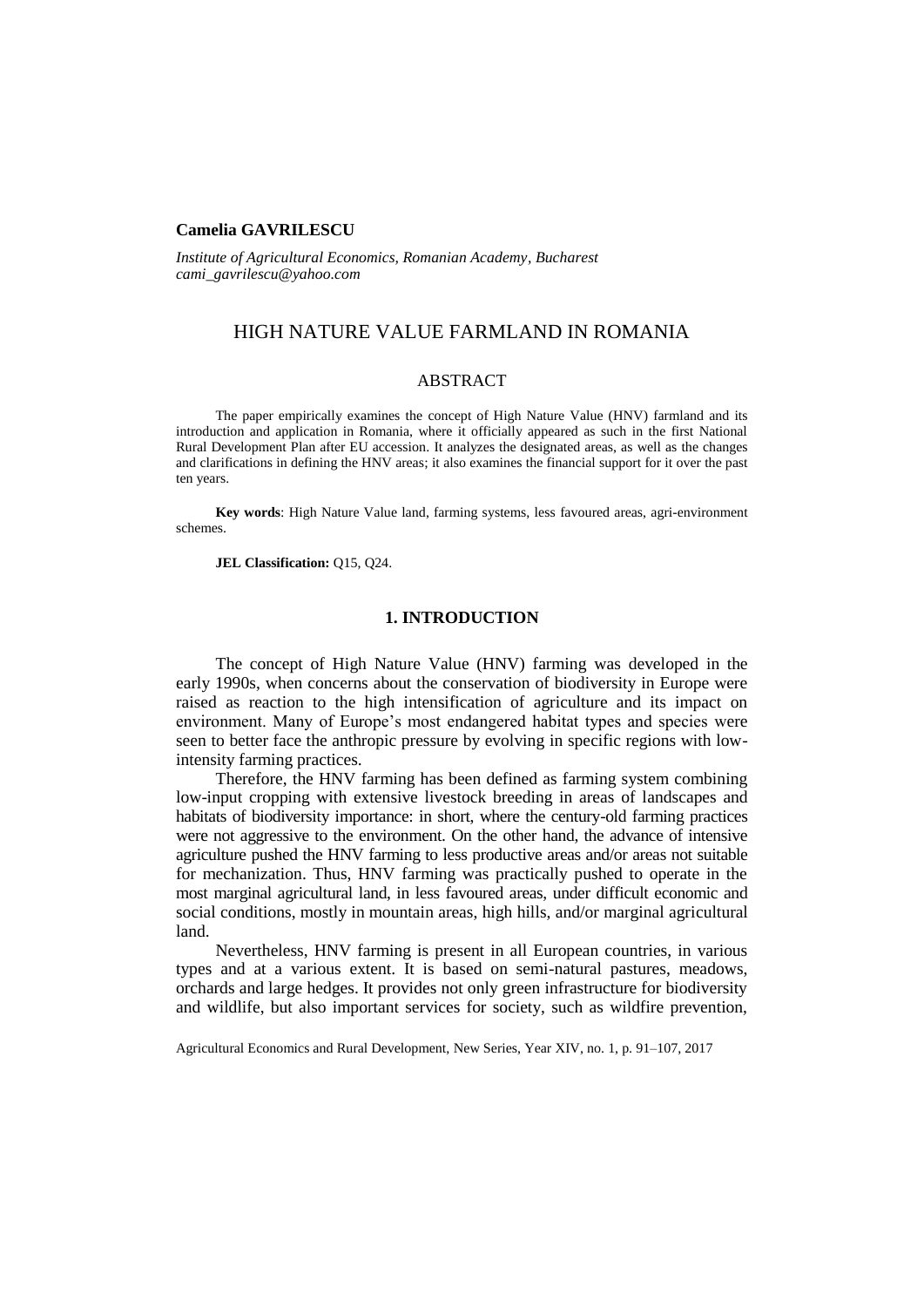clean water, flood prevention, carbon storage, storage of genetic diversity, and last but not least, cultural values. They benefit wider society, beyond the communities that live in HNV areas.

HNV farming is essential if the EU is to meet its 2020 biodiversity targets.

### **2. MATERIAL AND METHODS**

The present paper is based upon an extensive documentation on HNV concept and its application in the EU countries and in Romania. The specific EU and Romanian legislation was reviewed, as well as the relevant literature.

The Romanian National Rural Development Plans (NRDP) for the two programming periods (2007–2013 and 2014–2020) were the source for the analysis of the financial support for HNV farmland, completed with data from the statistical database of the National Institute of Statistics (Tempo on-line).

### **3. RESULTS AND DISCUSSIONS**

### 3.1. DESIGNATED AREAS OF HNV FARMLAND IN ROMANIA

Romania has one of the richest resources of semi-natural pasturelands in Europe, pastures than can be classified as HNV pastures (semi-natural, generally associated with a high diversity of species and habitats). They show a very high botanical diversity, associated with unusual geomorphological characteristics and a range of rare plant species, supported by centuries of agricultural traditional systems as a part of what can be described as a sustainable land management system (Jones, 2007).

Romania holds a large variety of valuable habitats and many species of wild animals and plants. A great part of such biodiversity is associated with the sustainable use of agricultural and forest land. This extensive use includes large areas of valuable semi-natural grasslands found mostly in mountain and hill areas. The majority of these semi-natural grasslands are under an increasing pressure due to the abandonment or intensification of agricultural activities; therefore, it is a priority to use appropriate measures to provide the proper support necessary to maintain and improve their natural value by encouraging extensive agricultural practices**.** 

Although the concept of High Natural Value (HNV) farm land is recently developed in Romania (introduced in official documents with the first postaccession NRDP – National Rural Development Plan 2007–2013), it is highly relevant and must be promoted since there are many traditional farming systems used by farmers and large areas of extensively managed agricultural land that support a diversity of wildlife species and habitats. Also, the support for high natural value farming and forestry has the potential to offer the basis for further sustainable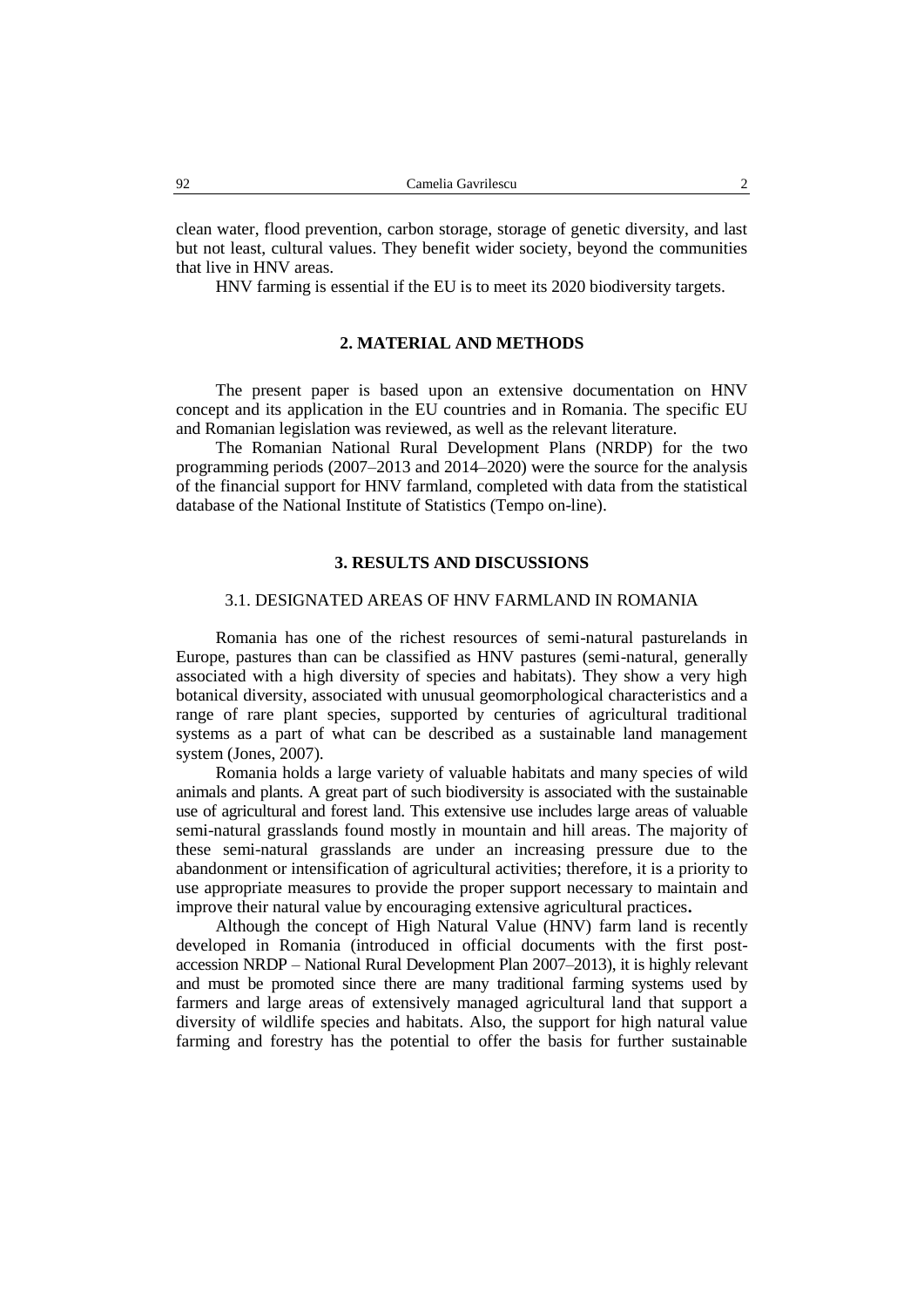development of rural areas including the promotion of traditional food products and diversification through sustainable tourism.

In all Member States, identifying and estimating the extent of HNV farmland went into focus since 2008, driven by the monitoring requirements for Rural Development Programs. Different estimates resulted, depending on the data sets and criteria used, but most of them were based on land cover, farming characteristics and biodiversity. The data was used to target policy instruments (CAP funding and environmental instruments), to evaluate the impact of policies by monitoring the resulting changes and to provide evidence for future improved and more effective policies.

The three categories of farming structures and farmland recognized as HNV by the Joint Research Centre (JRC) and the European Environment Agency (EEA) (EC, 2011; EC, 2014): type 1 (farmland with a high proportion of semi-natural vegetation), type 2 (farmland with a mosaic of low intensity agriculture and natural and structural elements, such as field margins, hedgerows, stone walls, patches of woodland or shrubs, small rivers etc.) and type 3 (farmland supporting rare species or a high proportion of European or world populations) have not been used as such in the Romanian NRDP 2007–2013 to distinguish the HNV farmland in Romania. Nevertheless, a report for DG Environment tried to make such an estimation (Table 1).

| <b>Dominant</b><br>farming<br>system | <b>Farming</b><br>system                                | <b>Farming practices</b>                                                                                                                                                                                                  | <b>HNV</b>   | $%$ of<br><b>HNV</b><br>type farm-<br>land* | <b>Land cover</b>                                                                                                                                                      | <b>Nature values</b>                                                                                                                                                                          |
|--------------------------------------|---------------------------------------------------------|---------------------------------------------------------------------------------------------------------------------------------------------------------------------------------------------------------------------------|--------------|---------------------------------------------|------------------------------------------------------------------------------------------------------------------------------------------------------------------------|-----------------------------------------------------------------------------------------------------------------------------------------------------------------------------------------------|
| Livestock                            | Mountain -<br>extensive<br>grasslands                   | Sheep and cattle<br>grazing/fodder.<br>semi-natural Stocking rates under 1<br>LU/ha, summer only.<br>Hay mown after 1 July<br>if under AE measures.<br>FYM only, and limited<br>under AE measures:<br>no bag fertilizers. | $\mathbf{1}$ | 40%                                         | Extensive<br>semi-natural<br>pastures, with<br>some hay<br>meadows                                                                                                     | Dominated by HD<br>Annex 1 habitats<br>6210, 6230, 6240,<br>6410, and 6520.<br>Numerous protected<br>fauna: wolf, bear,<br>lynx, raptors such as<br>golden eagle and<br>lesser-spotted eagle. |
| Livestock                            | Hilly area<br>pastures,<br>usually<br>common<br>grazing | Common grazing,<br>sheep and cattle, some<br>goats, some buffalo.<br>Local transhumance of<br>sheep. Stocking rates<br>under $1-1.2$ LU/ha,<br>summer only                                                                | 1            | 20%                                         | Extensive<br>semi-natural<br>pastures and<br>hay meadows<br>with some<br>shrubs,<br>isolated trees.<br>tree lines<br>along streams,<br>damper<br>patches with<br>reeds | Dominated by HD<br>Annex 1 habitats<br>40A0, 6210, 6240,<br>62C0, 6430 and<br>6510. 6 HD Annex 2<br>flora species                                                                             |

*Table 1*

| Overview of the main HNV farming systems and types in Romania |  |  |  |  |
|---------------------------------------------------------------|--|--|--|--|
|                                                               |  |  |  |  |
|                                                               |  |  |  |  |
|                                                               |  |  |  |  |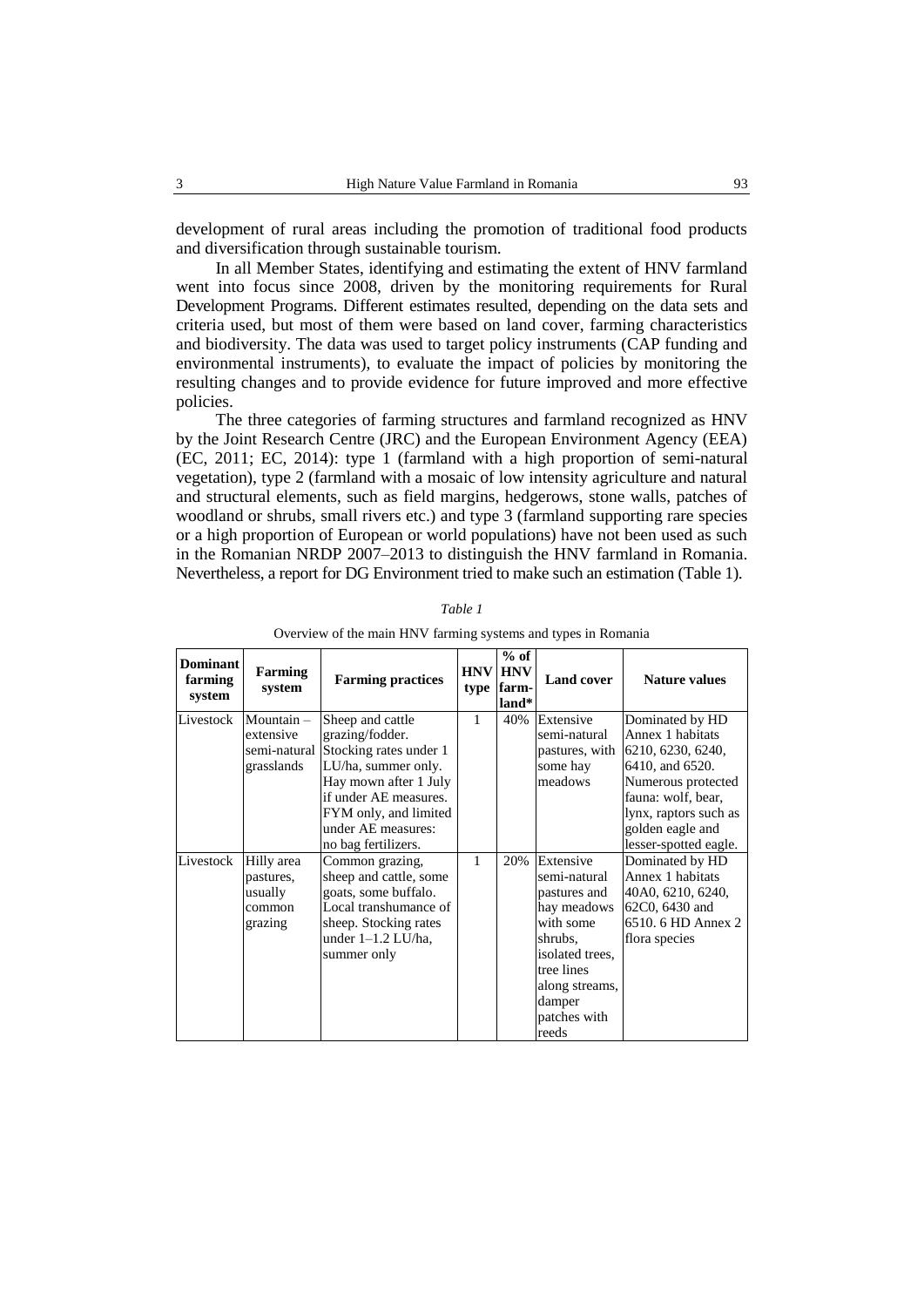*Table 1* (continued)

| Mixed  | Hilly areas -<br>hay<br>meadows,<br>arable and<br>landscape<br>features<br>mixed at<br>micro-farm<br>level | Hay meadows mown<br>after 1 July if under AE<br>measures. FYM only,<br>and limited under AE<br>measures: no bag<br>fertilizers. Small-scale<br>arable cattle feed: for<br>maize, beans, wheat.                 | $\mathcal{D}_{\mathcal{L}}$ | 20% | Pastures, hay<br>meadows.<br>arable and<br>landscape<br>features<br>mixed at<br>micro-farm<br>level | Dominated by HD<br>Annex 1 habitats<br>6210, 6410, 6420,<br>6430, 6510 and<br>6520. Lowland bears<br>and wolves, 8 HD<br>Annex 2 lepidoptera<br>species. Over 17<br><b>WBD</b> species<br>including corncrake,<br>lesser grey shrike,<br>Eurasian eagle owl<br>red-footed falcon.<br>western marsh<br>harrier, lesser spotted<br>eagle. |
|--------|------------------------------------------------------------------------------------------------------------|----------------------------------------------------------------------------------------------------------------------------------------------------------------------------------------------------------------|-----------------------------|-----|-----------------------------------------------------------------------------------------------------|-----------------------------------------------------------------------------------------------------------------------------------------------------------------------------------------------------------------------------------------------------------------------------------------------------------------------------------------|
|        | Permanent Traditional<br>permanent<br>grass<br>understorey                                                 | Hay meadows mown<br>orchards with after 1 July if under AE<br>measures.                                                                                                                                        | $\overline{2}$              | 10% | Small-scale<br>orchards with<br>mown/grazed<br>permanent grass<br>understorey                       | Important for HD<br>Annex 2 flora and<br>lepidoptera species                                                                                                                                                                                                                                                                            |
| Arable | Arable<br>farms in<br>southeast<br>Romania<br>with few<br>natural<br>features                              | Fertilizers used. Under<br>AE measures winter<br>cereal or rape crop is<br>obligatory, and summer<br>maize crop permitted.<br>No spraying / grazing<br>/cultivation /harvesting<br>permitted 15 Oct-31<br>May. | 3                           | 10% | maize<br>eat, declared<br>for migratory<br><b>birds</b>                                             | Large fields of WBD Migratory<br>birds such as red-<br>/sunflower/wh breasted goose.                                                                                                                                                                                                                                                    |

Notes: \* Estimated % of total extent of HNV farmland

*Source*: Keenleyside et al., 2014, pp. 27.

Romania has one of the richest agricultural land resources that can be included in the HNV category: with an area of 5,22 million hectares (about 39% of the national UAA – Utilized Agricultural Area), is ranking  $5<sup>th</sup>$  in EU-27.

The designation of the HNV areas was initially based (starting 2008) on grassland only (which, among the other farmland types, is the richest in terms of associated biodiversity), but was completed by other types of agricultural land in subsequent years (2012), such as extensive traditional orchards (currently used as permanent grassland, for mowing and/or grazing), together with the mosaic landscapes which include meadows, trees and shrubs and small-sized extensively cultivated agricultural plots, close to forests, where biodiversity and wildlife are present (Strategic Monitoring Report for NRDP 2007–2013, version October 2014). The designation was based on one of the definitions provided by the EEA through a study (Andersen et al., 2004). Basically, the designation falls under the following definition of HNV farmland: "agricultural land which has a high share of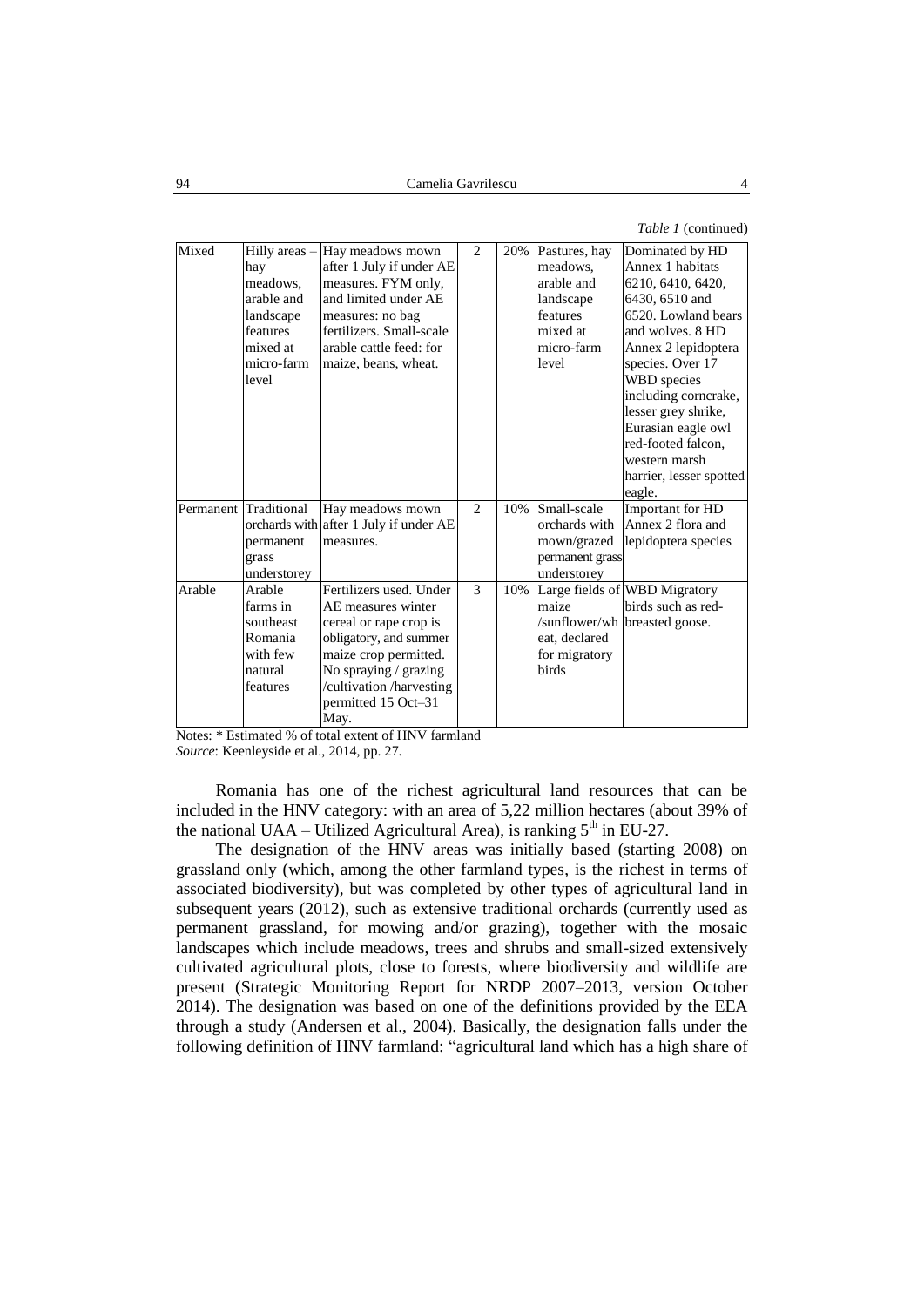semi-natural vegetation (particularly semi-natural grassland, generally associated with the presence of a high biodiversity)". Data provided by the "Corine Land Cover 2000", FAO-LCCS (Land Cover Classification System), as well as other European and national studies have been used for obtaining an initial mapping of HNV areas at ATU (Administrative Territorial Units) level (NUTS 5). The threshold used for HNV areas delimitation was 50% and above concentration of semi-natural grasslands, followed by a process of homogenization in order to obtain continuous compact areas.

As a result, the total number of ATU-s under HNV grassland designation was 1038. The area of eligible grassland was about 2.4 million hectares (NRDP 2007– 2013, version September 2015). The minimum area condition for eligibility was: the farm should have at least 1 ha, and the size of plots minimum 0.3 ha. This threshold excludes a large number of small-sized farms. In fact, the small size (3.6 ha average/holding) and a very large number of holdings (3.63 million, which represents about 34% of the total 11 million agricultural holdings in the EU-28), are two of the main characteristics of the Romanian agriculture.

Out of total 10.5 million  $km^2$  grasslands in the world, 715,000  $km^2$  are located in Europe and 17,486  $km^2$  in Romania (7.32% of the national territory). Out of those,  $2,000 \text{ km}^2$  were included in the national system of protected areas (11.43%). The arid, semi-arid and dry-subhumid areas, defined according to the UNCCD (United Nations Convention to Combat Desertification) represent about 30% of the national territory. More than 74% of the grassland is located in hill and mountain areas, out of which 4% in alpine and subalpine areas. The remaining 26% are in lowland areas, predominantly in the steppe zone.

According to the latest Agricultural Statistical Survey (2013), due to their small size, about 449 thousand holdings owning grassland were excluded from any type of CAP support (Table 2), irrespectively if they were located in eligible ATUs for HNV areas.

| <b>Item</b>                                                        | <b>Number</b> | $\frac{0}{0}$ | <b>UAA</b> (hectares)                      | $\frac{0}{0}$ |
|--------------------------------------------------------------------|---------------|---------------|--------------------------------------------|---------------|
| Agricultural holdings – total                                      | 3,629,656     | 100.0         | 13,055,849.8                               | 100.0         |
| Agricultural holdings with UAA<1 ha                                | 1,943,382     | 53.5          | 658,527.6                                  | 5.0           |
|                                                                    |               |               |                                            |               |
| <b>Item</b>                                                        | <b>Number</b> | $\frac{0}{0}$ | $UAA$ (hectares) –<br>pastures and meadows | $\frac{0}{0}$ |
| Agricultural holdings owning pastures<br>and meadows               | 1,349,087     | 37.1          | 4.398.346.4                                | 33.6          |
| Agricultural holdings with UAA<1 ha<br>owning pastures and meadows | 448,738       | 12.3          | 137,064.53                                 | 1.0           |

*Table 2*

*Source*: calculations using data from Agricultural Statistical Survey (2013).

For the programming period 2014–2020, new criteria have been established (proposed by the European Forum for Nature Conservation and Pastoralism) for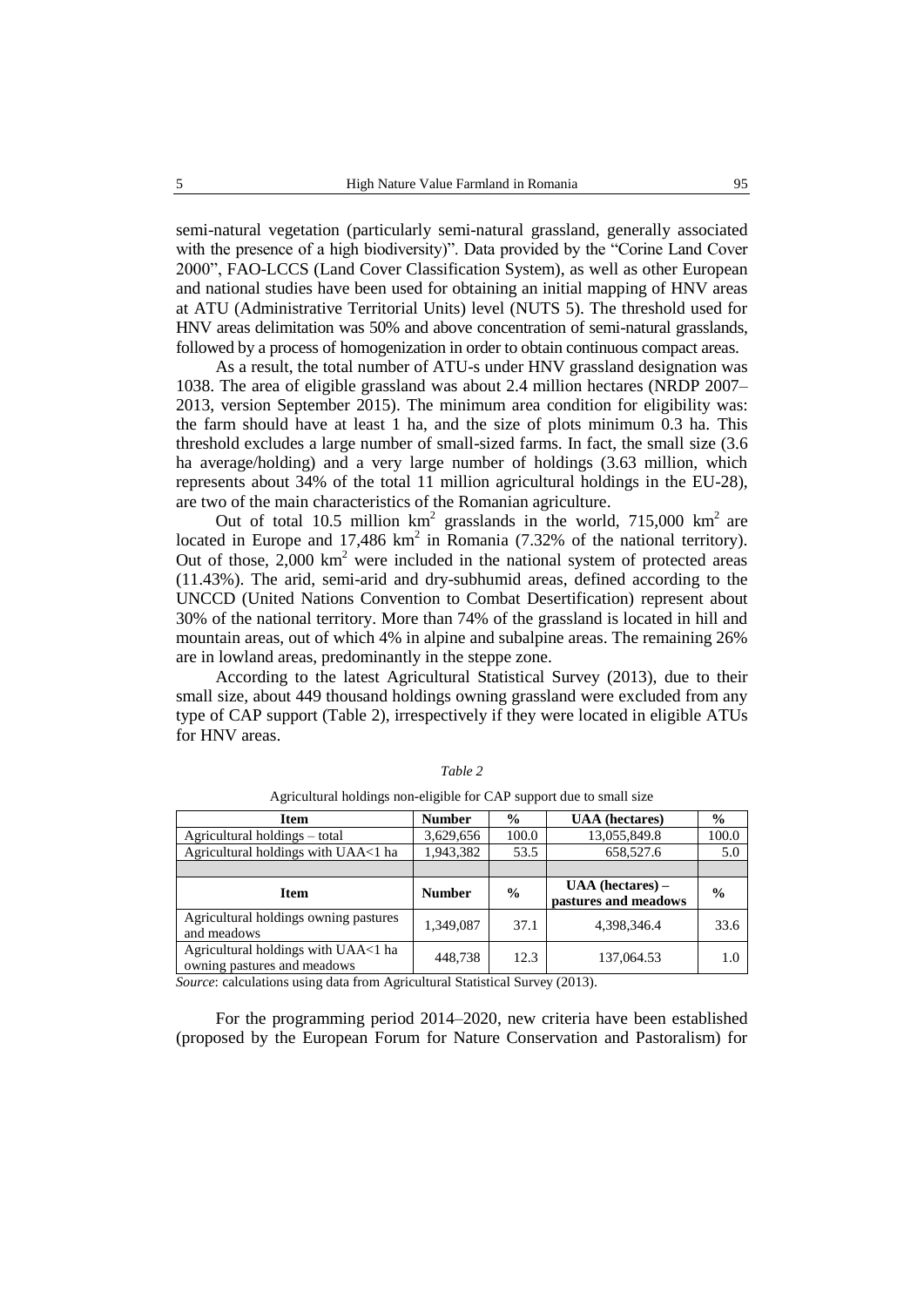the new designation of HNV areas, which can be included in the following three categories:

– Natural and semi-natural grasslands, mainly those in the mountain and hilly areas;

– Extensive traditional orchards, where the understorey of the old hayfields is conserved almost completely, making them one of the most valuable and best conserved traditional habitats in the Carpathian area, adjacent areas and Transylvania. Moreover, these traditional orchards conserve local varieties of trees in most cases, representing an original ancient genetic pool;

– Permanent grassland used extensively, generally associated with a vast flower and fauna biodiversity.

In the new designation of the NRDP 2014–2020, the eligible areas of the previous programming period remained the same, except for the ATUs that are partially or totally overlapping with the most important Natura 2000 sites representative for the bird species targeted by Package 3 of the measure M10 (agrienvironment and climate).

Consequently, the new number of ATUs under HNV grassland designation is currently 958, and the resulting area of farmland used as permanent grassland defined as HNV areas is currently about 2 million hectares, according to LPIS 2013 (Land Parcel Identification System) (Fig. 1).



*Source*: NRDP 2014–2020, Version October 2016, pp.393.

Figure 1. Map of HNV included under Measure M10 – Agri-environment and climate

Large areas of Romania are characterized by natural limitations of agricultural productions. These areas are related especially to the Carpathian Mountains and Danube Delta, but also to other areas with soil and climate specificities. These Less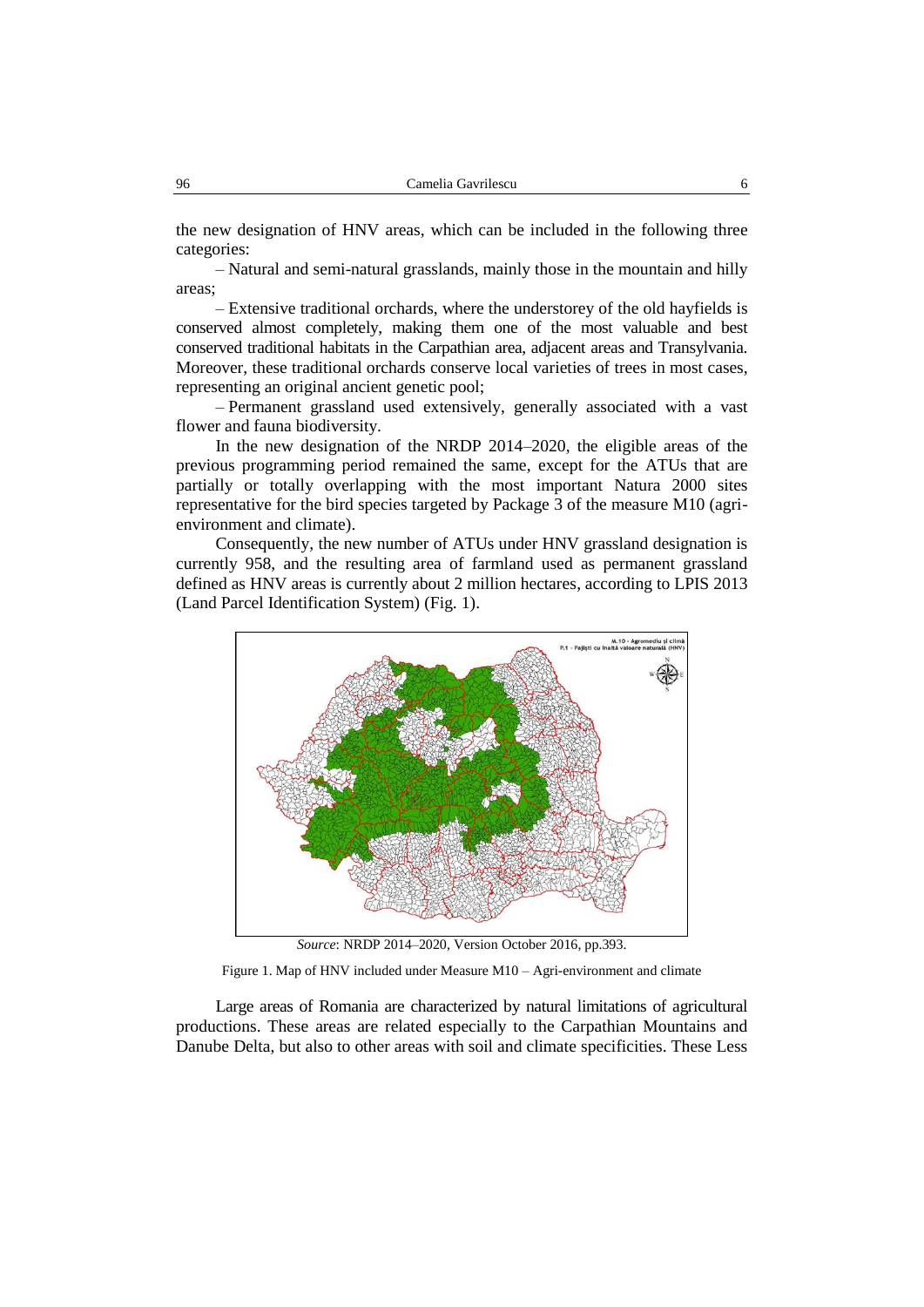Favoured Areas for agricultural production are generally associated with a high biodiversity level.

Romania holds large areas that can be considered less favoured (according to (EC) Regulation no.1257/1999), due to unfavourable natural conditions that considerably limit the use of agricultural land and thus leading to lower yields.

Among those, especially the Carpathian Mountains are worth mentioning, where high values of altitude and slope are met, as well as the Danube Delta – due to the fact that this area presents an accumulation of climate and soils restrictive factors that limit the agricultural activity, and other areas – more compact in South– East Romania and more scattered in Moldavia Plateau, Oltenia (both lowland and hilly areas), Transylvania Plateau – were natural specific conditions lead to lower natural yields. Therefore, a large area of the Carpathian Mountains, due to altitude and slope conditions, encounter obstacles in farming, obstacles having as a consequence the shortening of the vegetation period and additional costs caused by the sloppy terrain.

The Less Favoured Areas take about 42% of the national territory. They have been separated into three different groups according to specific climate and soil conditions (Table 3):

1. *LFA in mountain area* (it takes almost 30% of the national territory);

2. *other (or significant) LFAs*, which are partially or totally overlapping with the Danube Delta Biosphere Reserve, due to the very low soil quality, unfavourable climate, relief and soil moisture conditions in this area. This area is also characterized by a low population density and a high level of population dependence on agricultural activities;

3. *LFA – specific*, which have a more scattered coverage because of the diversity of the natural conditions that affect agricultural productivity and impose in some smaller areas agricultural restrictions, only in South-East Romania more compact areas being found.

|                                                               |                  | of which:                |                       |                     |  |  |
|---------------------------------------------------------------|------------------|--------------------------|-----------------------|---------------------|--|--|
| <b>Indicator</b>                                              | <b>Total LFA</b> | $LFA -$<br>mountain area | $LFA-$<br>significant | $LFA -$<br>specific |  |  |
| LFA area $(1,000$ ha)                                         | 10,075           | 7,134                    | 590                   | 2,351               |  |  |
| UAA in LFA area (1,000 ha)                                    | 4,800            | 2,802                    | 195                   | 1,803               |  |  |
| Share of UAA from LFA against UAA from<br>Romania             | 34.48%           | 20.14%                   | 1.40%                 | 12.94%              |  |  |
| Share of total area from LFA against total<br>area of Romania | 42.26%           | 29.93%                   | 2.47%                 | 9.86%               |  |  |

*Table 3*

Less-favoured area in Romania (identified in the programming period 2007–2013)

*Source*: calculations based on data from NRDP 2007–2013

In the second programming period (2014–2020), there has been a refinement in the identification methodology for LFAs. They were renamed  $\text{ANC}$  – Areas under Natural Constraints, and revised data and location were applied (Table 4).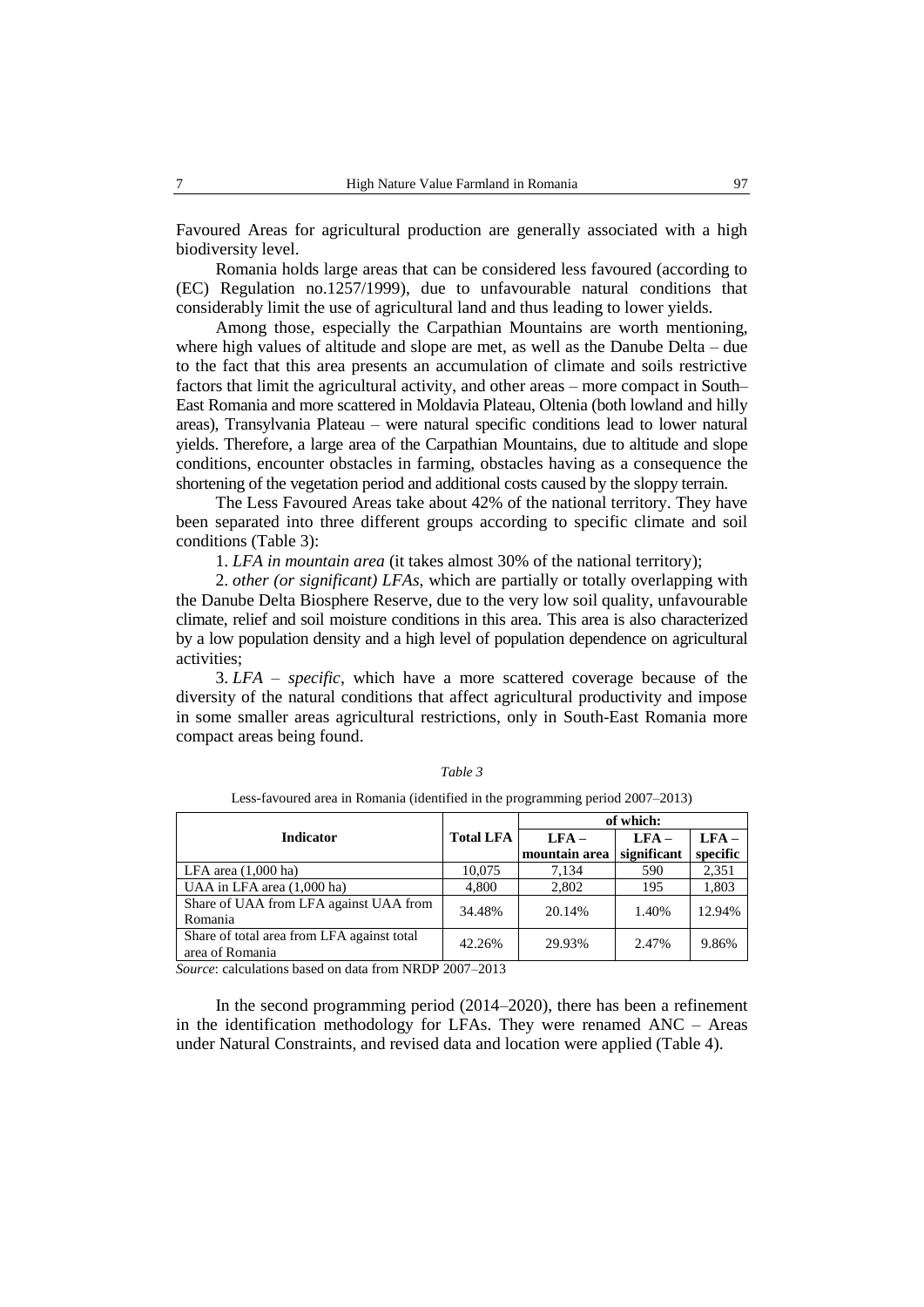#### *Table 4*

#### Areas under Natural Constraints (ANC) in Romania (identified in the programming period 2014–2020)

| <b>Item</b>         | <b>Number</b> | Utilized agricultural | <b>Utilized agricultural</b> |
|---------------------|---------------|-----------------------|------------------------------|
|                     | of ATUs       | area (ha)             | area $(\frac{6}{6})$         |
| Total Romania       | 3.181         | 13,535,298            | 100.0                        |
| <b>Total ANC</b>    | 1.451         | 6,775,394             | 50.06                        |
| ANC (mountain area) | 658           | 2,089,399             | 15.44                        |
| ANC (significant)   | 769           | 4,505,042             | 33.28                        |
| ANC (specific)      | 24            | 180.953               | 1.34                         |

*Source*: calculations based on data from NRDP 2014–2020

A large part of the important protected areas in Romania (of national, community and international interest) are covered by the HNV areas: 43.28% of SPA (Special Protection Areas) and 55.76% of SCI (Sites of Community Importance). Although the support for HNV is directed to the conservation of plant species associated to permanent grasslands, it is also contributing indirectly to the protection of other wildlife or important habitats. Estimations are indicating that the eligible area for HNV farmland and Package 2 (traditional agricultural practices) cover 51.37% of the Natura 2000 sites in Romania (NRDP 2014–2020, version October 2016).

### 3.2. FINANCIAL SUPPORT FOR HNV FARMLAND IN ROMANIA

There are several categories (and sources) of measures supporting HNV farmland:

1. Agri-environment climate schemes – compensatory payments for actions implemented under the EU CAP, funded from the NRDPs; their objectives are to encourage farmers (farmland users) to voluntarily adopt agricultural practices able to preserve the environmental value of the rural areas, to maintain farmland specific habitats for priority wild species, to use natural resources in a durable way and to preserve the natural landscapes (Table 5);

2. National grants, subsidies and investments through NRDP (other than those from point 1), contributing to the improvement of the economic efficiency of the farm or to the development of local communities;

3. Legal protection through the EU Habitats and Birds Directive (92/43/EEC and 2009/147/EC) – areas included in Natura 2000 network, and designated as SCI (Site of Community Importance), SAC (Special Areas of Conservation) or SPA (Special Protection Area);

4. Legal protection through national law for protection of nature reserves;

5. Funding through projects under the Program for environment and climate policies (LIFE – of the European Environmental Agency) (these projects need cofinancing from other sources, such as EARDF, ERDF or private).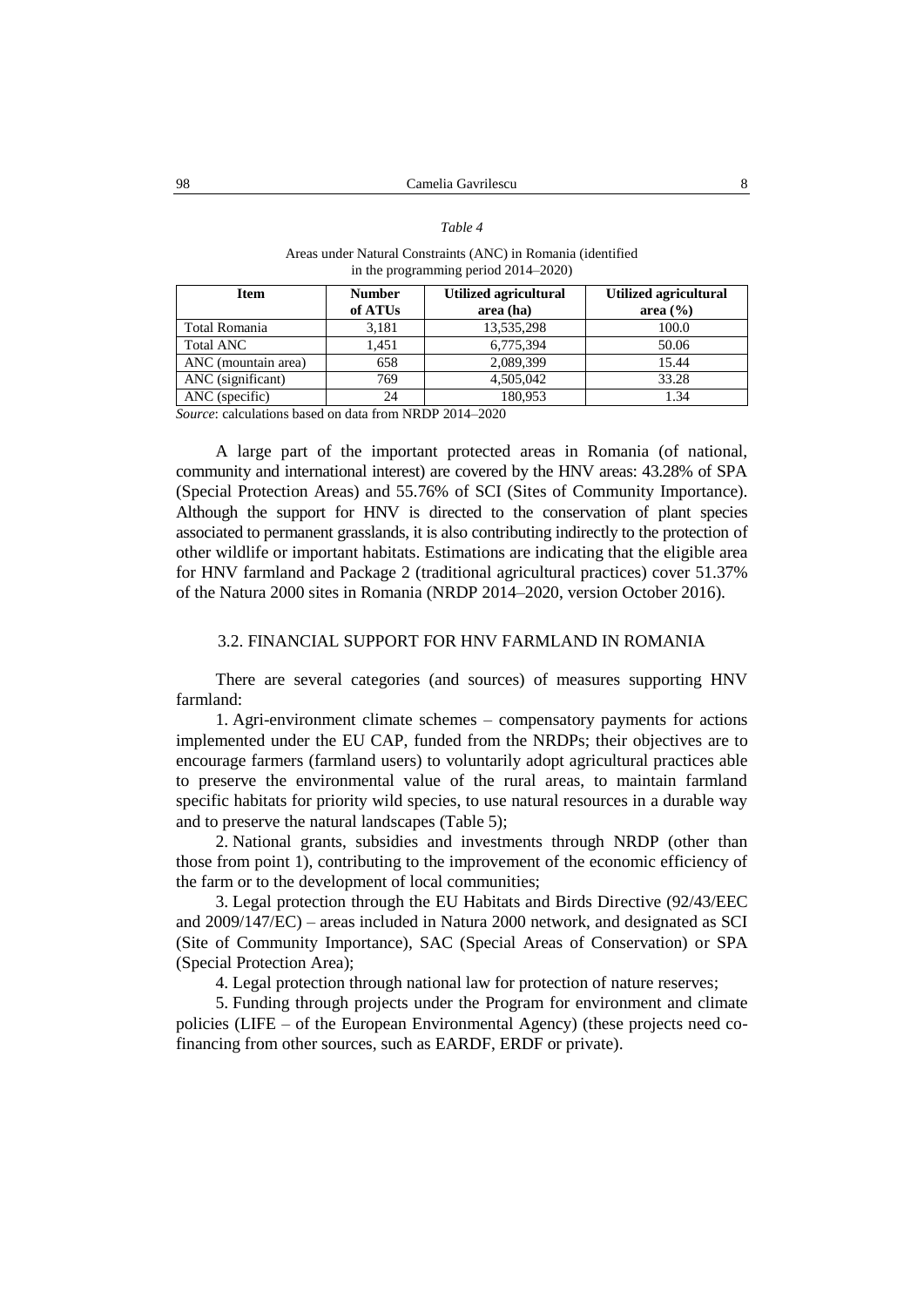#### *Table 5*

Overview of the financial support for environment and climate related measures under Axis II in the 2007–2013 programming period

| Axis / measure                                                               | <b>Financial allocations Payments made</b><br>(public expenditure) (by $31.12.2015$ )<br>(EUR million) | <b>EUR</b> million | Number of<br>supported<br>agricultural<br>holdings | <b>Total</b><br>supported<br>area (ha) |
|------------------------------------------------------------------------------|--------------------------------------------------------------------------------------------------------|--------------------|----------------------------------------------------|----------------------------------------|
| Total NRDP (Axis I-IV)                                                       | 8,772.4                                                                                                | 7,801.5            |                                                    |                                        |
| Axis II                                                                      | 3,163.2                                                                                                | 3,038.6            |                                                    |                                        |
| $- M 211 - Support for less$<br>favoured areas from mountain<br>areas        | 769.6                                                                                                  | 771.2              | 360,993                                            | 2,112,396                              |
| $- M 212 -$ Support for less<br>favoured areas, other than<br>mountain areas | 435.6                                                                                                  | 431.4              | 151.524                                            | 2,057,535                              |
| $- M 214 - Agri-environment$<br>payments                                     | 1,428.4                                                                                                | 1,377.9            | 321.544                                            | 2,281,383                              |
| $-M$ 215 – Animal welfare                                                    | 526.4                                                                                                  | 457.5              | 898                                                |                                        |
| $- M 221$ – First afforestation<br>of agricultural lands                     | 3.2                                                                                                    | 0.5                | 18                                                 | 345                                    |

*Source*: 2015 Annual Progress Report for NRDP 2007–2013.

*The agri-environment climate funding schemes.* A predecessor of the support for HNV farmland (although at the time of its implementation it was not known as such) may be considered the pre-accession SAPARD Program (2000–2006), which was the first to introduce European financial support in Romania for "biodiversity conservation through traditional agricultural practices" (sub-measure included in the Measure 3.3 "Agricultural production methods aiming at protecting the environment and maintaining the rural landscape". Although only one project was finalized (spending only 10.3% of the total allocation of 1.8 million euro), other 47 farmers who initially applied for funding chose to switch to the equivalent support measure (214 – Agri-environmental payments) from the NRDP after 2008 (Final Report on the implementation of the SAPARD Program in Romania). It showed the very low acknowledgement of agri-environmental problems by the Romanian farmers

Since its EU accession in 2007, Romania has benefitted from substantial support for rural development in the frame of the Common Agricultural Policy, aiming at increasing competitiveness in the agri-food and forestry sectors, at decreasing the rural population's dependence on agriculture through the diversification of economic activities, as well as at an overall improvement of the rural space and environment.

In the programming period 2007–2013, under Axis II, the implemented CAP environment and climate related measures have been the following:

a) measure 211 – support for mountain areas;

b) measure 212 – support for less-favoured areas (other than mountain areas);

c) measure 214 – agri-environment payments, with the following packages:

- package 1: extensive management of HNV grasslands;
- package 2: maintaining traditional agricultural practices on HNV grasslands (option that could be coupled with package 1);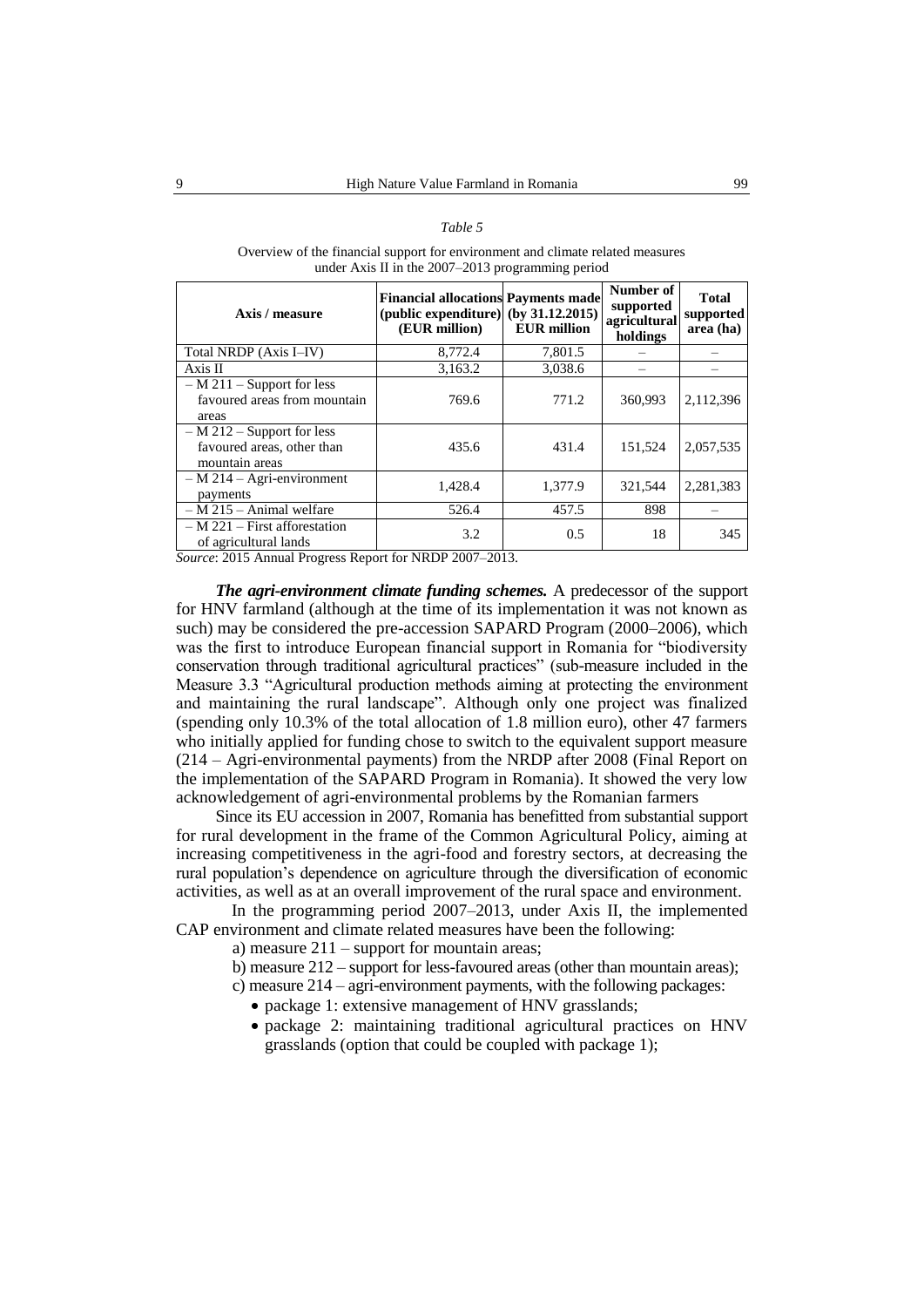- package 3: maintaining grasslands important for birds (282 ATUs, about 0.26 million eligible hectares);
- package 4: cultivating green crops on arable land (package available throughout the country, not in HNV areas only);
- package 5: organic agriculture;
- package 6: maintaining grasslands important for butterflies;
- package 7: arable lands important for Branta ruficollis.

These measures had two main objectives: to compensate the farmers for losses due to location in less-favoured areas, and to compensate the increased expenditures due to the use of environmental friendly extensive agricultural practices, in order to maintain the high environmental value of the land.

At the same time, one can also notice a positive combined effect: about 40% of the IBA (Important Birds Areas) in Romania are covered by HNV grasslands. Although packages 1 and 2 (targeting HNV) focus on the conservation of plant species associated with semi-natural grasslands, they indirectly contribute to the protection of the bird habitats in those areas.

The less-favoured areas hold an important share of the Romanian territory (more than 40%), and they overlap with large HNV farmland (48.71% of the eligible ATU) or with important areas for biodiversity (priority animal or plant species and important habitats for them – 18.64% of the eligible ATU).

The support measures under Axis II (except for Measure 215 – animal welfare) contributed directly to the main NRDP environmental targets: maintaining biodiversity, soil quality and water quality, avoiding land isolation and abandonment, erosion and desertification prevention.

Table 5 shows the financial allocations and the payments made for the abovementioned support measures in the NRDP 2007–2013. The agri-environmental payments took the largest part (45%) of the total support under Axis II, and the sub-measures concerning HNV farmland (package 1 and 2) were applied on 87.4% of the total supported area under Measure 214 – agri-environment payments.

The conditions for payment eligibility were: signing an engagement for 5 years to apply the agri-environmental practices, to comply with the GEAC (Good Agricultural and Environmental Conditions) requirements and with the management plans of the Natura 2000 protected areas of community interest. For the agrienvironmental payments targeting HNV grassland (package 1 and 2), the specific management conditions were: no chemical fertilizers, no pesticides, use of manure < 30 kg N/ha, grassland should be mown at least once each year (after July 1), pastures should be grazed at  $\langle 1 \text{ LU/ha} \rangle$ , and ploughing, rolling or reseeding are forbidden.

In the 2014–2020 programming period, the management conditions targeting HNV grasslands were completed: the allowed use of manure increased to 40 kg N/ha, the mowing is allowed earlier (after June 15) in ATUs located below 600 m altitude, the farmers must keep records of the agricultural activities correlated with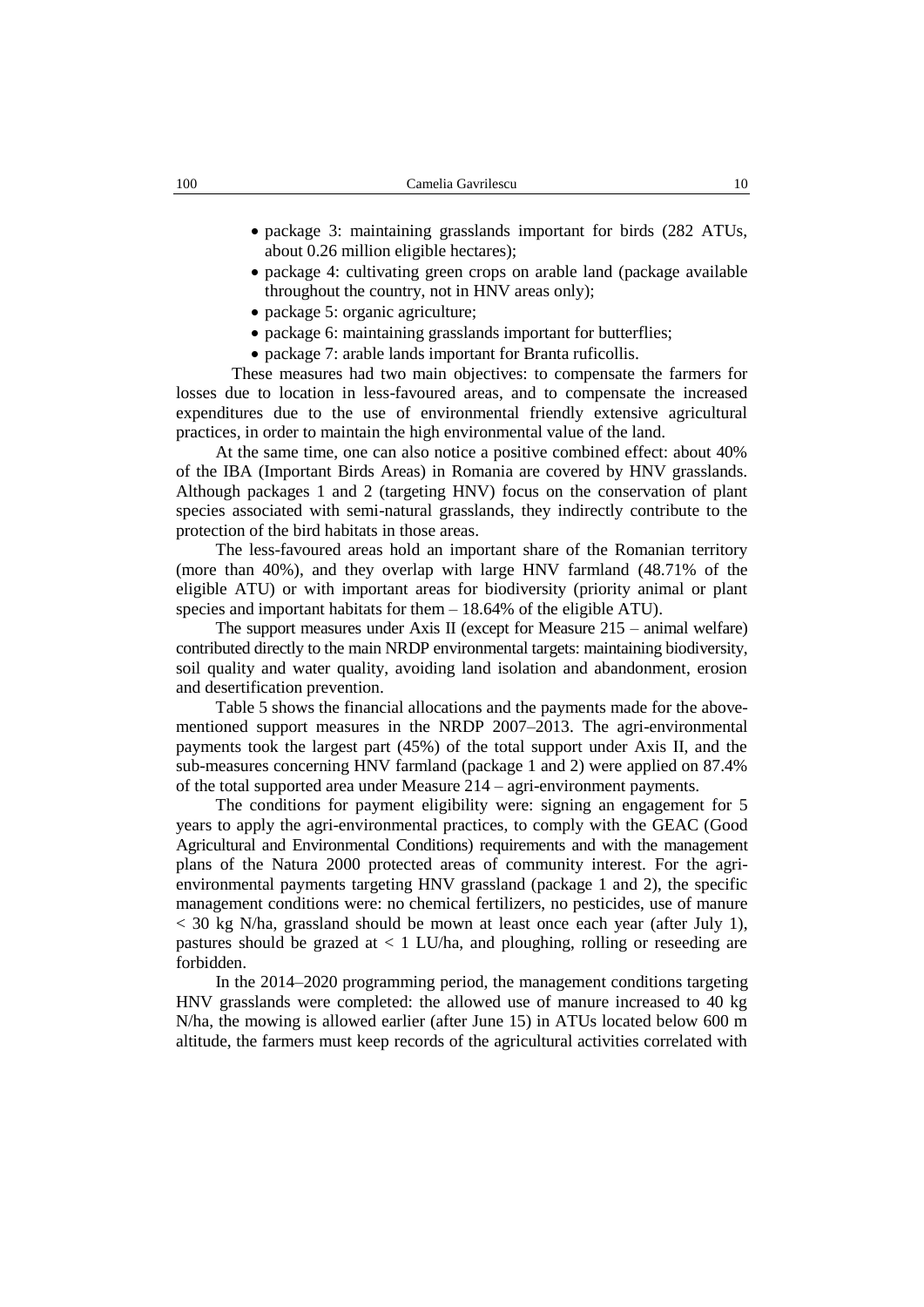the implementation of the agri-environmental conditions. An important new requirement is that farmers should prove that they have knowledge about the proper implementation of the agri-environmental conditions, or that they will get the knowledge by training (granted through Measure 01 – Actions for knowledge transfer and information actions) or by using advisory or consultancy services (granted through Measure 02 – Consulting services).

| Table 6 |  |
|---------|--|
|         |  |

Overview of the financial support for environment and climate related measures in the 2007–2013 programming period (amounts paid in 2014–2016)

| Measure / package                                                          | Targeted area<br>(ha) | <b>Financial allocations</b><br>(public expenditure)<br>for 2014-2020 (EUR) | <b>Total</b><br>disbursements<br>(EUR)<br>$(2015 - 2016)$ |
|----------------------------------------------------------------------------|-----------------------|-----------------------------------------------------------------------------|-----------------------------------------------------------|
| M10 - Agri-environment and climate                                         | 1,381,100             | 1,070,744,654                                                               | 18,973,644                                                |
| payments                                                                   |                       |                                                                             |                                                           |
| $P1 - HNV$ grassland                                                       |                       |                                                                             | 10,170,038                                                |
| $P2$ – Traditional agricultural practices on                               |                       |                                                                             | 1,497,768                                                 |
| HNV grassland (only coupled with P1)                                       |                       |                                                                             |                                                           |
| $P3 - Grassland$ of importance for birds                                   |                       |                                                                             | 2,132,940                                                 |
| $P4 - Green crops$                                                         |                       |                                                                             | 2,803,939                                                 |
| P5 - Adaptation to the effects of the                                      |                       |                                                                             | $\Omega$                                                  |
| climate changes                                                            |                       |                                                                             |                                                           |
| P6 – Grassland of importance for butterflies                               |                       |                                                                             | 207,667                                                   |
| $P7 - Arable$ land of importance for feeding<br>area for Branta ruficollis |                       |                                                                             | 2, 161, 292                                               |
| $P8 - Animal$ husbandry of local breeds in                                 |                       |                                                                             | $\Omega$                                                  |
| danger of abandonment                                                      |                       |                                                                             |                                                           |
| M11 - Support for organic agriculture                                      | 225,950               | 236,416,168                                                                 | 5,833,316                                                 |
| $M13 -$ Areas with natural constraints                                     | 4,700,000             | 1,354,892,645                                                               | 219,106,176                                               |
| $P1 -$ Areas with natural constraints in the                               |                       |                                                                             | 90,703,417                                                |
| mountain area                                                              |                       |                                                                             |                                                           |
| P2 - Areas with significant natural                                        |                       |                                                                             | 123,012,915                                               |
| contraints                                                                 |                       |                                                                             |                                                           |
| $P3$ – Areas with specific natural constraints                             |                       |                                                                             | 5,389,844                                                 |

*Source:* NRDP 2014–2020, version October 2016, pp.665; PIAA – Statistical indicators for NRDP payments in 2015–2016, pp. 20

The support granted in both programming periods through the abovementioned measures is a compensatory payment for income losses and supplementary costs incurred by the beneficiaries. The compensatory payment is disbursed annually, as fixed amount per hectare. The support for this measure is granted upon voluntary engagements for a period of 5 years.

*National grants, subsidies and investments through NRDP (other than agri-environment and climate measures)*

The inventory of such measures (rather different between the two programming periods), which benefit the farmers receiving HNV farmland support are listed in table 7.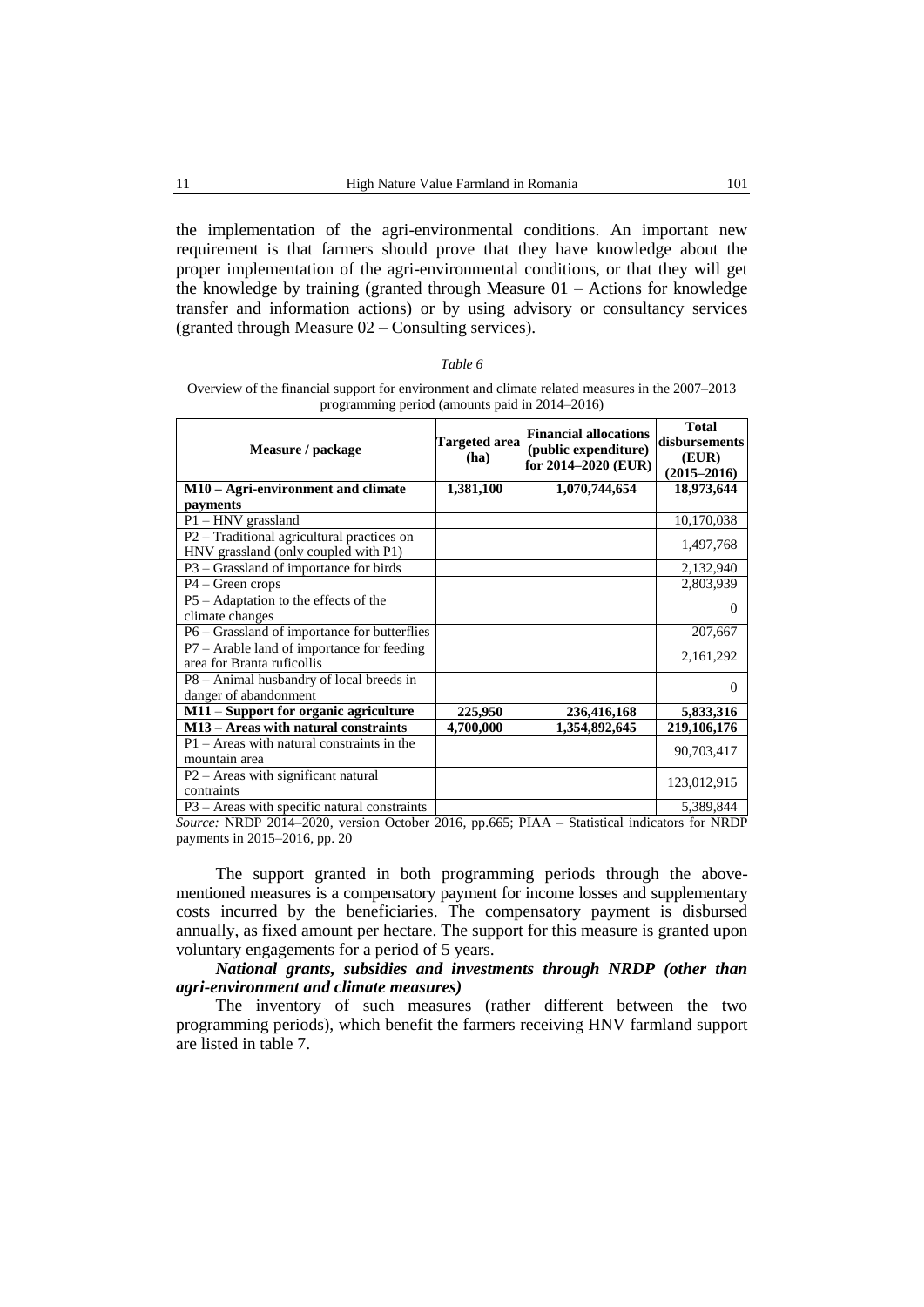### *Table 7*

Inventory of HNVF support measures (other than agri-environment and climate measures)

| Programming period 2007–2013                     | Programming period 2014–2020                     |
|--------------------------------------------------|--------------------------------------------------|
| Measure $111 -$ Vocational training and          | Measure $1 -$ Knowledge transfer and information |
| information actions                              | actions                                          |
| Measure 112 – Setting up of young farmers        | Measure $2$ – Consultancy (advisory) services    |
| Measure 121 – Modernisation of agricultural      | Sub-measure $6.2$ – Support for setting up       |
| holdings                                         | non-agricultural activities in rural areas       |
| Measure $123$ – Adding value to agricultural and | Sub-measure 7.6 - Investments associated with    |
| forestry products                                | the protection of cultural patrimony             |
| Measure 125 – Infrastructure related to the      | Sub-measure $8.1$ – Afforestation and creation   |
| development and adaptation of agriculture        | of woodland areas                                |
| and forestry                                     |                                                  |
| Measure $141$ – Semi-subsistence farming         | Sub-measure $9.1$ – Setting up producer groups   |
| Measure 142 – Producer groups                    | Measure 13 - Support for areas facing natural    |
|                                                  | constraints                                      |
| Measure $143$ – Providing farm advisory and      | Measure 15 – Forest-environmental and climate    |
| extension services (farmers applying for M 214   | services and forest conservation                 |
| are targeted)                                    |                                                  |
| Measure $311 -$ Diversification into non-        |                                                  |
| agricultural activities                          |                                                  |
| Measure 312 – Support for business creation and  |                                                  |
| development                                      |                                                  |
| Measure 313 - Encouragement of tourism           |                                                  |
| activities                                       |                                                  |
| Measure 322 – Village renewal and development    |                                                  |

*Source*: author's selection from NRDP 2007–2013 and 2014–2020

## *Legal protection through the EU Habitats and Birds Directive (areas*  included in Natura 2000 network), through national law for the protection of *nature reserves and funding through projects under the Program for the environment and climate policies (LIFE Program)*

Romania is one of the most important countries in the EU in terms of biodiversity. It is here that the largest number of EU bio-geographic regions (five out of all nine) can be found, namely: continental (53% of the country's area), alpine  $(23%)$ , steppic  $(17%)$ , panonic  $(6%)$  and pontic  $(1%)$ .

A large proportion of the population of farmland bird breeds in Eastern Europe, and many species of European concern can still be found in abundant numbers in Romania (97% of the *Lanius minor*, 50% of the *Falco vespertinus,* and 27% of the *Crex crex* European population). Although these populations appear to have remained stable in the last 25–30 years, there is a risk that new trends in agricultural intensification and land abandonment will have a negative impact upon them.

Romania has quite a high share of sufficiency of sites designated under the EU Habitats directive (93%), slightly over the EU-28 average (92%). In 2014, in Romania there were 383 SCI (Sites of Community Importance) (occupying 4.1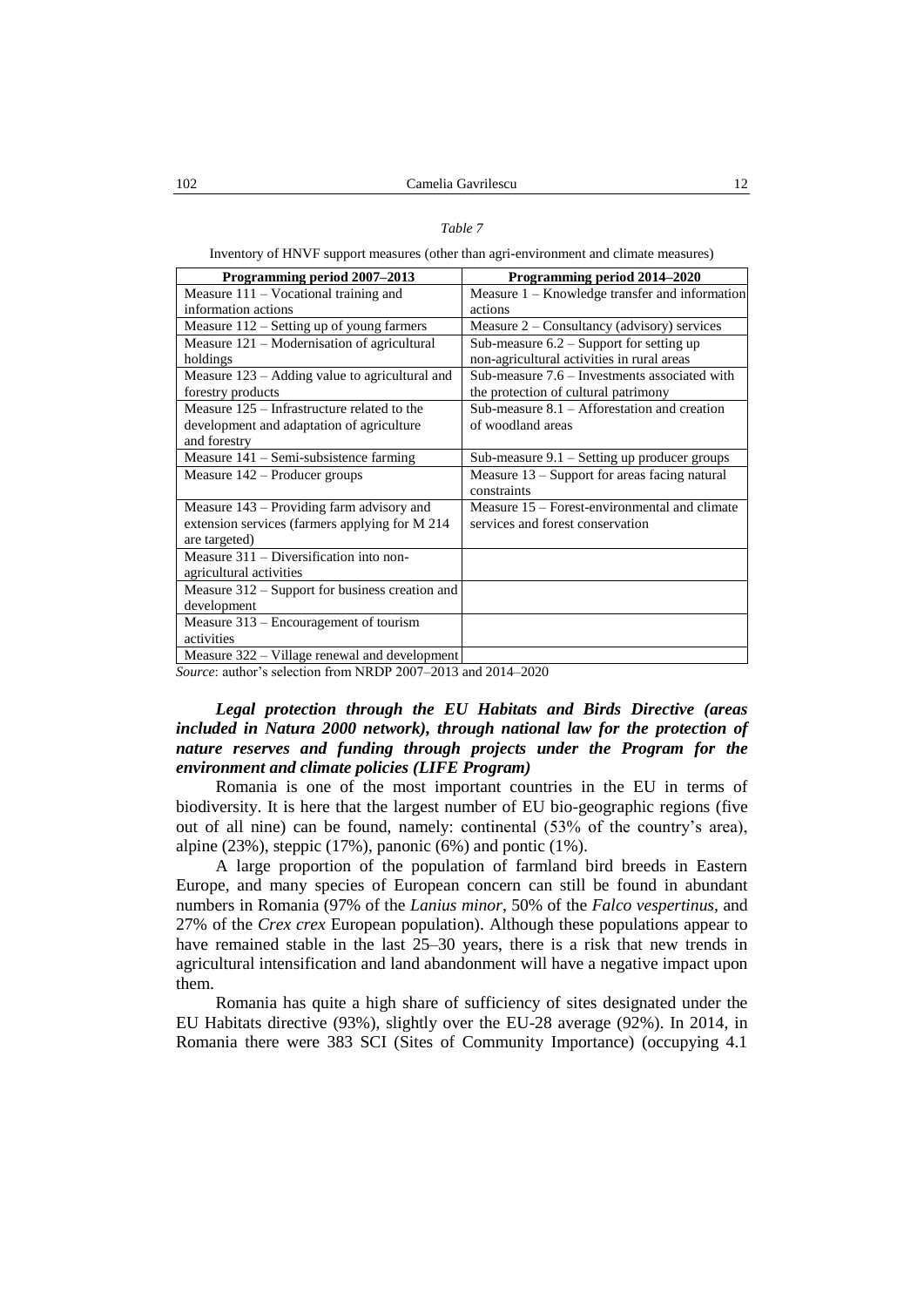million ha, that is about 17% of the national territory) and 148 special avifauna protection areas (3.7 million ha, about 16%) (Table 8).

Romania assumed the responsibility to promote a proper management through appropriate measures (included in NRDP) to target the protection of farmland bird species protected at European level. However, the implementation of the measures available under Regulation (EC) no. 1698/2005 could not be done in the 2007–2013 programming period, since the Natura 2000 network was not fully functional yet and the necessary management plans for these areas were not completed. This process is rather slow, since by mid-2014, there were only 10 approved management programs for the 383 SCI areas and 148 SPA areas (NRDP 2014–2020, version October 2016).

In order to ensure special "in situ" protection and conservation measures for the assets of the natural patrimony, apart from the management system established by the designation of the Natura 2000 sites, Romania has a functional system of protected natural areas, covering a significant area of the national territory (Table 8).

|                                         | 2000 |         | 2007 |                                     | 2014 |           |                          |
|-----------------------------------------|------|---------|------|-------------------------------------|------|-----------|--------------------------|
| Categories of protected areas           |      |         |      | $ Area (ha) $ No. $ Area (ha) $ No. |      | Area (ha) | <b>Share</b><br>$(\%)^*$ |
| Scientific reserves                     | 53   | 101.287 | 79   | 100.574                             | 45   | 24,654    | 0.10                     |
| Natural monuments                       | 231  | 2,177   | 190  | 18,220                              | 206  | 15,413    | 0.06                     |
| Natural reserves                        | 543  | 128,611 | 671  | 136,537                             | 671  | 324,182   | 1.36                     |
| National parks                          | 12   | 333,206 | 13   | 315,857                             | 13   | 316,872   | 1.33                     |
| Natural parks                           | 4    | 218,969 | 14   | 737,428                             | 15   | 772,810   | 3.24                     |
| Biosphere reserves                      | 3    | 679,000 | 3    | 664,446                             | 3    | 664,446   | 2.79                     |
| Humid areas of international importance |      |         |      | 616,571                             | 19   | 1,089,448 | 4.57                     |
| Avifauna special protection areas (SPA) |      |         | 108  | 2,992,798                           | 148  | 3,698,732 | 15.52                    |
| Sites of Community Interest (SCI)       |      |         |      | 273 3,284,092                       | 383  | 4,147,368 | 17.40                    |
| Note: * Share in the national territory |      |         |      |                                     |      |           |                          |

| Table 8 |  |  |  |  |  |  |
|---------|--|--|--|--|--|--|
|---------|--|--|--|--|--|--|

Protected areas in Romania

*Source*: Romanian Statistical Yearbooks

LIFE is the EU's financial instrument (implemented by DG Environment) supporting environmental, nature conservation and climate actions projects throughout the EU.

The implementation in Romania of projects under the LIFE Program started in 1999, and 68 projects have been financed ever since (38 projects before accession and 38 after Romania's accession to the EU). Many of them were about preparation for designation of Romanian Natura 2000 sites, habitats conservation and management, integrated management plans for specific areas (wetlands, priority forests, subalpine and alpine habitats, etc.), or for specific regions (ex. STIPA Project: Tarnava Mare SCI: Saving Transilvania's Important Pastoral Ecosystem, 2009), ecological restoration, creation of functional ecological networks etc.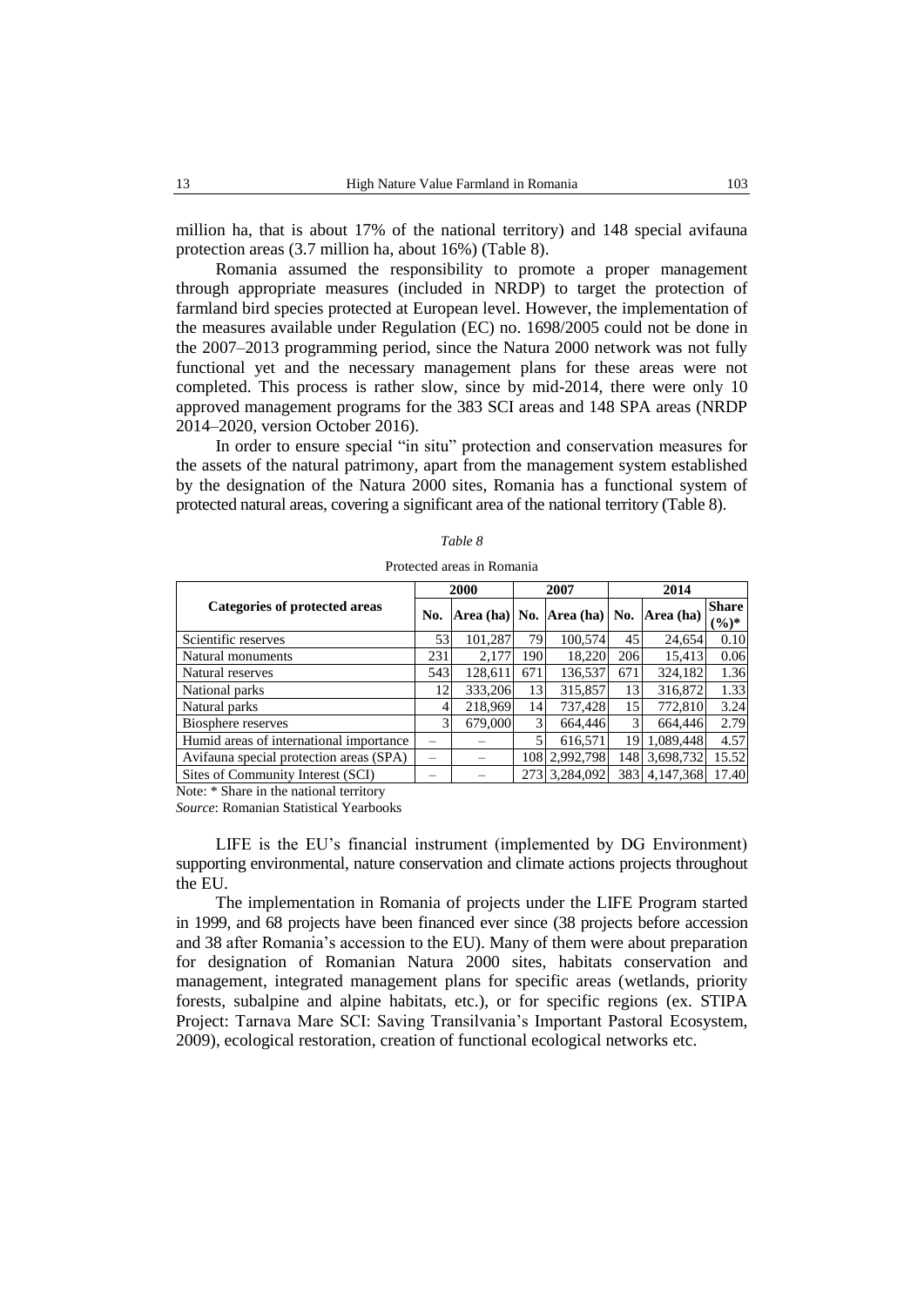The LIFE Program has as a main objective "to contribute to the shift towards a resource-efficient, low-carbon and climate-resilient economy, to the protection and improvement of the quality of the environment and to halting and reversing biodiversity loss, including the support of the Natura 2000 network and tackling the degradation of ecosystems" (EC, 2014b). The indicative national allocation for 2014–2017 for projects other than integrated projects under the sub-program environment for Romania is 4.29% of the dedicated EU-28 budget.

#### 3.3 THREATS TO HNV FARMLAND

Although Romania has important pasture land areas under traditional extensive agricultural practices, the inherent economic development, favoured by the EU accession, is putting pressure for intensification in agriculture in order to reduce the efficiency gap between Romania and the other Member States. Several categories of major threats to HNV farmland have been identified in Romania's Fifth National Report to the Convention on Biological Diversity National Strategy: intensification of agriculture and land conversion; abandonment of agricultural activities on land affected by restrictive environmental conditions (mainly in high altitude areas); infrastructure development; extension and development of human settlements; over-exploitation of natural resources; inappropriate exploitation of non-renewable resources; invasive species; climate changes; pollution.

Among these threats, the most severe (in the context of the NRDP objectives) seems to be the possible conversion of HNV farmland or grassland of importance for birds and butterflies into arable land or intensively used grassland, through: increase of mechanical equipment use; increase of chemical fertilizers and plant protection products (pesticides) use; drainage of wet grasslands; river regularization; afforestation of low-productivity grassland or steppe habitats (often considered as "degraded land"); destruction of shrubland in order to expand pastures or for tourism development.

Case studies revealed that low productivity on HNV farmland is linked to the general extensive farming practices; consequently, HNV farm incomes are generally lower than on other farms. Moreover, CAP support is generally much lower than on other farms. In Romania, which has large areas under HVN farming, some HNV land of critical importance for biodiversity was partially or completely excluded from CAP support from Pillar 1 in 2007–2013 for reasons such as: the exclusion of pastures with more than 50 trees per hectare; the previous GAEC (2007–2013) standard for minimum land management and avoidance of unwanted vegetation excluded pastures with naturally occurring shrubs, rocks, etc.; HNV landscape features not recorded as such in IACS (therefore non-eligible for support); common grazing land not recorded as such in LPIS; the minimum holding and parcel size (1 ha, and 0.3 ha respectively) excludes smaller HNV farms.

Since knowledge of the exact rules and requirements is rather poor among farmers, there is also the danger that widespread measures have a homogenizing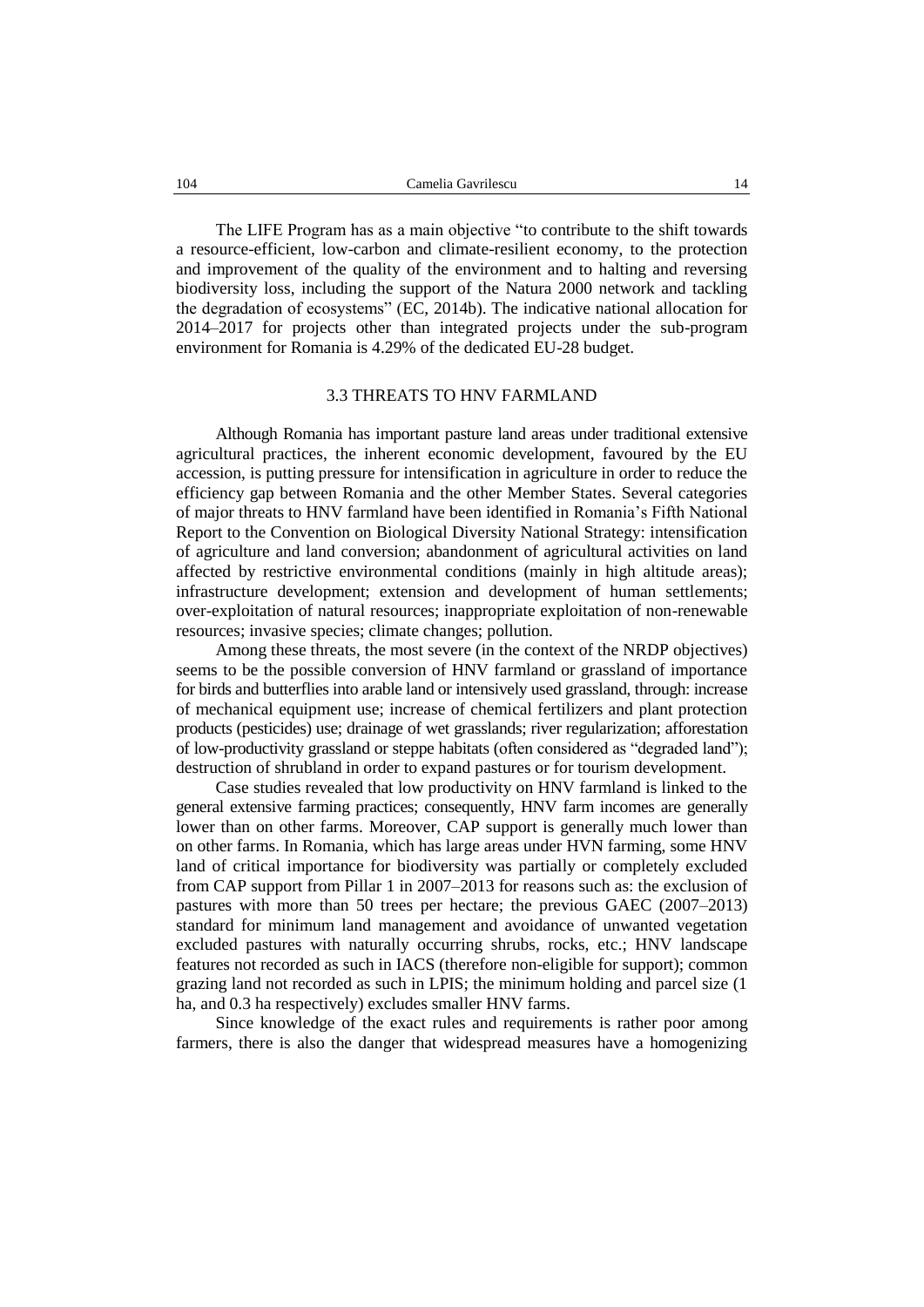effect on the natural heterogeneity of the farmland, for example due to excessive clearance of shrubs, because farmers are afraid of possible sanctions imposed after monitoring or synchronization of mowing dates (Nikolov et al., 2011; Cizek et al., 2011; Dahlström et al. 2013; Sutcliffe et al., 2015).

Small-scale farmers have to face significant administrative and commercial barriers to market for HNV products. Hygiene and safety standards that production units need to meet are often set too high for micro-scale producers and they also have low capacity to find and access markets and to present their products attractively to consumers. Producing, branding and labelling high-quality local products, and organization of farmer's markets in order to enable direct sales to local hotels and restaurants may be essential for the economic survival of smallscale producers in marginal areas.

The support for agri-environment and climate, out of which the support targeted directly to HNV represents the largest part (more than half), aims at encouraging the farmers to adopt, voluntarily, agricultural practices able to ensure the maintenance of the rural areas environmental value, of habitats specific to farmland of importance for priority wild species, of sustainable use of natural resources and of traditional landscapes. This support will contribute to the achievement of the 2020 European Strategy for sustainable development and of the Seventh Environment Action Program.

### **4. CONCLUSIONS**

While the concept of HNV farming was developed in the early 1990s, as reaction to the high intensification of agriculture and its impact on environment, concerning mostly the conservation of biodiversity in Europe, in Romania it was officially introduced as late as in the first NRDP (2007–2013).

With an area of 5.22 million hectares, representing about 39% of the national UAA, Romania has one of the richest resources of agricultural land that can be included in the HNV category, ranking  $5<sup>th</sup>$  in the EU-27.

As a result of the refinement in the identification methodology for LFAs in the second programming period (2014–2020), the current situation shows that a large part of the protected areas of national, community and international interest in Romania are covered by HNV areas (43% of Special Protection Areas and 56% of Sites of Community Importance.

Out of total 3.63 million holdings, about 12% of the holdings owning grassland (meeting the conditions for HNV) are non-eligible for CAP support due to their very small size (below the 1 ha threshold).

HNV areas benefit from various funding sources: agri-environmental climate schemes, national grants, subsidies and investments (funded through NRDP), legal protection through the EU Habitats and Birds Directive (areas included in Natura 2000 Network), through national law for the protection of nature reserves and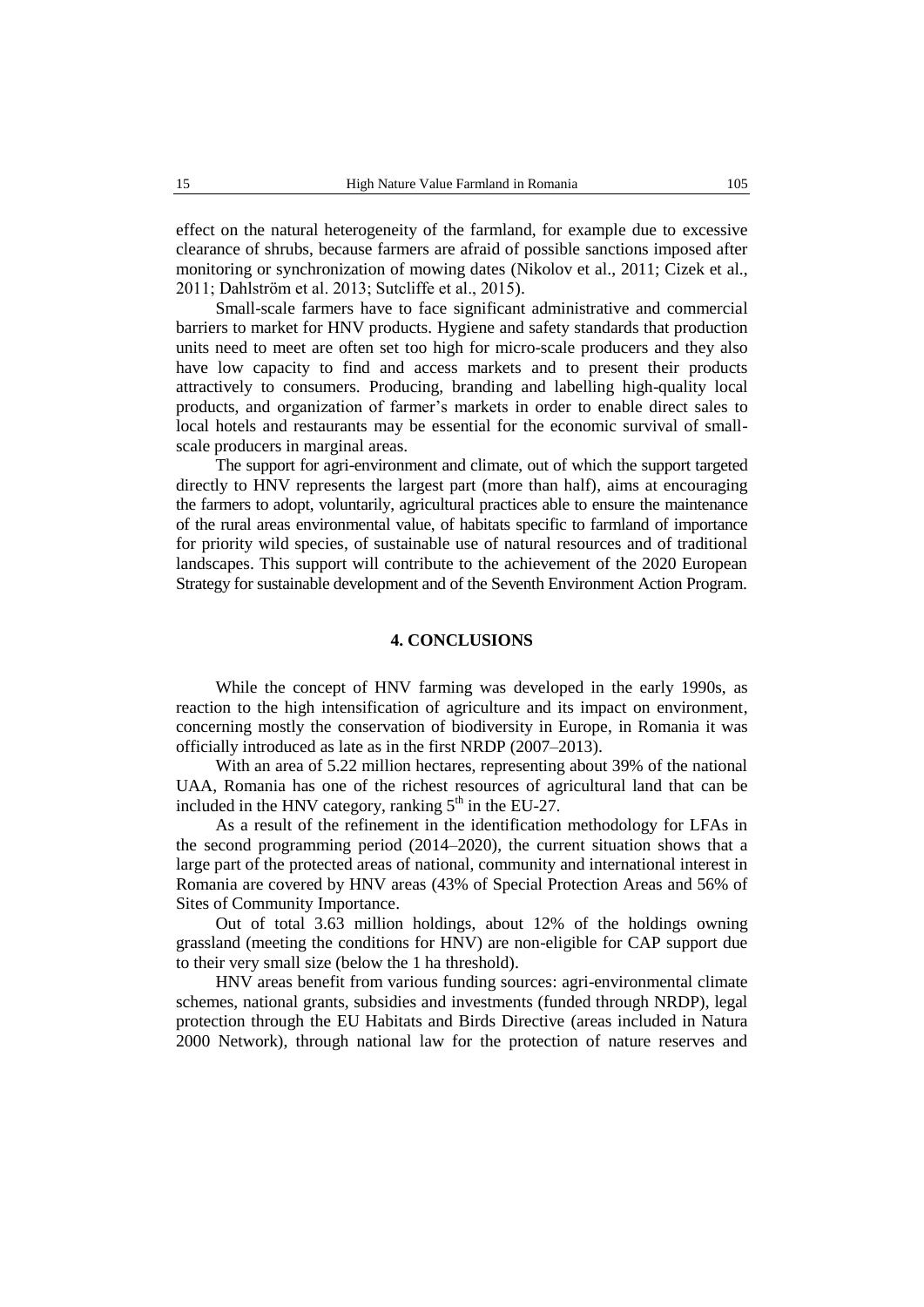funding through projects under the Program for the Environment and Climate Policies (LIFE Program). The objectives of the financial support are: to maintain farmland specific habitats for priority wild species; to use natural resources in a sustainable way and to preserve the natural landscapes; to compensate the farmers for the increased expenditures due to the use of environmental friendly extensive agricultural practices, in order to maintain the high environmental value of the land, thus contributing to the improvement of the economic efficiency of farms or to the development of local communities.

Despite the financial support, there are some important threats to the HNV farmland. Since the HNV farmland is linked to the general extensive farming practices, the most severe threat is the temptation to convert the HNV farmland or grassland of importance for birds and butterflies into arable land or intensively used grassland, the destruction of shrubland in order to expand pastures or for tourism development.

#### REFERENCES

- 1. Andersen, Erling; Baldock, David; Bennett, Harriet; Beaufoy, Guy; Bignal, Eric; Brouwer, Floor; Elbersen, Berien; Eiden, Gerd; Godeschalk, Frans; Jones, Gwyn; McCracken, David; Nieuwenhuizen, Wim; Eupen, Michiel van; Hennekens, Stephan; Zervas, George (2014). *Developing a High Nature Value farming area indicator*. Institute for European Environmental Policy. [http://www.ieep.eu/work-areas/agriculture-and-land-management/sustainable-landuse/2003/11/developing-a-high-nature-value-farming-area-indicator].
- 2. Cizek, O., Zamecnik, J., Tropek, R., Kocarek, P., Konvicka, M., (2011), *Diversification of mowing regime increases arthropods diversity in species-poor cultural hay meadows*, Journal of Insect Conservation, vol. 16, pp. 215–226.
- 3. Dahlström, A., Iuga, A. M., Lennartsson, T., (2013), *Managing biodiversity rich hay meadows in the EU: a comparison of Swedish and Romanian grasslands*. Environmental Conservation, vol. 40, pp. 194–205.
- 4. Elbersen, Berien; Beaufoy, Guy, Jones, Gwyn, Noij, Gert-Jan, Doorn, A., Breman, B., Hazeu, G., (2014), *Aspects of data on diverse relationships between agriculture and environment.* Report for the DG Environment. Contract no. 07-0307/2012/633993/ ETU/B1. Alterra, Wageningen, April 2014.
- 5. European Commission (2011), Guidance Document: The application of the High Nature Value impact indicator - Programming period 2007–2013.
- 6. European Commission, (2014), CAP context indicators 2014–2020. High Nature Value farming.
- 7. European Commission, (2014b), Commission Implementing Decision of 19 March 2014 on the adoption of the LIFE multiannual work program for 2014–17 (2014/203/EU).
- 8. Jones, Andrew, (2007), *The challenge of high nature value grasslands conservation in Transylvania (Romania)*, Transylvanian Review of Systematical and Ecological Research, vol.4., "The Saxon Villages Region of South-East Transylvania", pp. 73–82.
- 9. Keenleyside, Clunie, Beaufoy, Guy, Tucker, Graham, Jones, Gwyn, (2014), *High Nature Value farming throughout EU-27 and its financial support under the CAP*, Annexes 2–8, pp.27. Report prepared for DG Environment, contract ENV B.1/ETU/2012/0035. Institute for European Environmental Policy: London. [http://ec.europa.eu/environment/agriculture/pdf/High %20Nature%20Value%20farming.pdf].